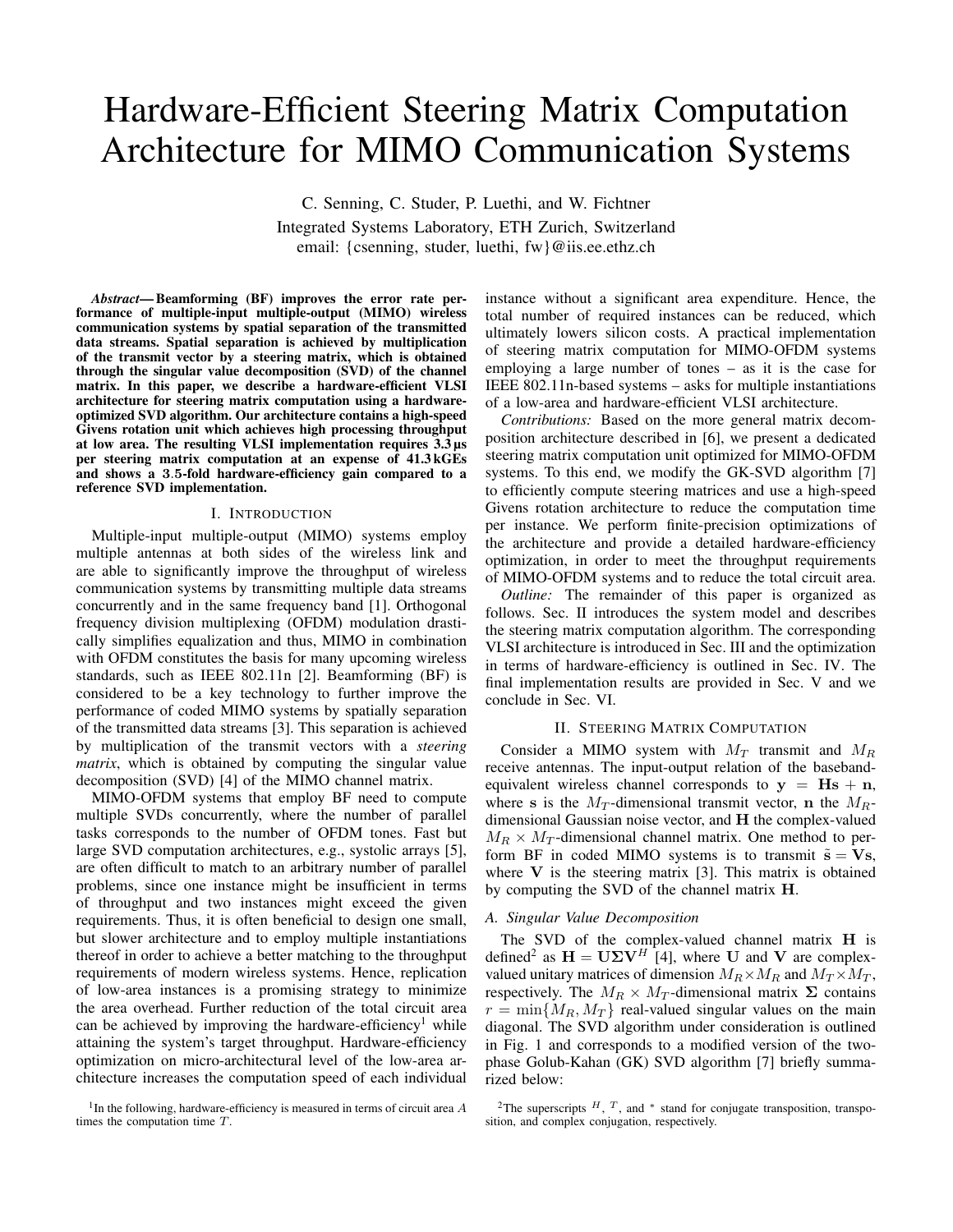| Bidiagonalization: |  |  |  |  |  |  |  |  |  |                                                                                                                                                                                                                                                                                                                                                                                                                                                        |
|--------------------|--|--|--|--|--|--|--|--|--|--------------------------------------------------------------------------------------------------------------------------------------------------------------------------------------------------------------------------------------------------------------------------------------------------------------------------------------------------------------------------------------------------------------------------------------------------------|
|                    |  |  |  |  |  |  |  |  |  | $\mathbf{H} = \begin{bmatrix} \mathbf{C} & \mathbf{C} & \mathbf{C} \\ \mathbf{C} & \mathbf{C} & \mathbf{C} \\ \mathbf{C} & \mathbf{C} & \mathbf{C} \end{bmatrix} \begin{bmatrix} \mathbf{R} & \mathbf{C} & \mathbf{C} \\ \mathbf{R} & \mathbf{R} & \mathbf{C} \\ \mathbf{C} & \mathbf{C} & \mathbf{C} \end{bmatrix} \begin{bmatrix} \mathbf{R} & \mathbf{R} & \mathbf{0} \\ \mathbf{C} & \mathbf{C} & \mathbf{C} \\ \mathbf{0} & \mathbf{C} & \mathbf$ |
| Diagonalization:   |  |  |  |  |  |  |  |  |  |                                                                                                                                                                                                                                                                                                                                                                                                                                                        |
|                    |  |  |  |  |  |  |  |  |  | $\mathbf{B}_k = \begin{bmatrix} d_1 & f_1 & 0 \\ 0 & d_2 & f_2 \\ 0 & 0 & d_3 \end{bmatrix} = \begin{bmatrix} \mathbf{Z} & \mathbf{y} & 0 \\ 0 & \mathbb{R} & \mathbb{R} & \mathbb{R} & \mathbb{R} \\ 0 & 0 & \mathbb{R} & \mathbb{R} & \mathbb{R} \end{bmatrix} \begin{bmatrix} \frac{V}{22} & \mathbb{R} & \mathbb{R} & \mathbb{R} & \mathbb{R} \\ \mathbb{R} & \mathbb{R} & \mathbb{R} & \mathbb{R} & \mathbb{R} \\ \mathbb{$                       |

Fig. 1. Illustration of the bidiagonalization phase and diagonalization phase of the GK-SVD according to [7] for a  $3 \times 3$ -dimensional complex-valued matrix. All entries affected in the corresponding update have been highlighted.

*1) Bidiagonalization:* In the first phase of the algorithm, Givens rotations are alternately applied from the left-hand side (indicated with LHS in Fig. 1) and from the right-hand side (RHS) to the channel matrix, such that  $H$  is transformed into a real-valued bidiagonal matrix  $\mathbf{B}_0 = \tilde{\mathbf{U}}^H \mathbf{H} \tilde{\mathbf{V}}$ . Note that  $\dot{\mathbf{U}}$  and  $\dot{\mathbf{V}}$  are both unitary and correspond to the total product of Givens-rotation matrices from the LHS and the RHS to the channel matrix H, respectively.

*2) Diagonalization:* The second phase of the GK-SVD algorithm consists of multiple diagonalization steps (denoted by  $k$  in Fig. 1). Givens rotations are subsequently applied from both sides to the bidiagonal matrix  $B_k$ , such that all off-diagonal entries  $f_i$  (for  $i = 1, 2, \ldots, r - 1$ ) converge to zero. To ensure convergence, the first Givens rotation in each diagonalization step (indicated with RHS<sup>\*</sup> in Fig. 1) is performed with a modified input vector  $[x \ y]^T$ , where  $y = t_{12}$ and  $x = t_{11} - \mu$  uses the Wilkinson shift [7]

$$
\mu = a_n + c - \text{sign}(c)\sqrt{a^2 + b_{n-1}^2} \tag{1}
$$

with  $c = \frac{1}{2}(a_{n-1}-a_n)$ ,  $\mathbf{T} = \mathbf{B}_k^H \mathbf{B}_k$ , and the trailing non-zero sub-matrix of T corresponds to

$$
\mathbf{T}(n-1:n,n-1:n) = \begin{pmatrix} a_{n-1} & b_{n-1} \\ b_{n-1}^* & a_n \end{pmatrix}.
$$
 (2)

All Givens rotations performed in the diagonalization phase are also applied to the corresponding LHS and RHS unitary matrices. The diagonalization phase is stopped as soon as all off-diagonal entries are considered to be zero (cf. Sec. II-B). The result of the diagonalization phase corresponds to a SVD of **H** such that  $\Sigma = U^H H V$ .

#### *B. Algorithm Modifications for Steering Matrix Computation*

In order to perform steering matrix computation efficiently using an optimized fixed-point implementation, the following modifications have been applied to the GK-SVD [7]:

- i) Since steering matrix computation only requires to compute V, all Givens rotations from the LHS are *only applied* to  $\Sigma$  and hence, U is not explicitly computed. This modification avoids storage and computation effort for the matrix U and reduces the steering matrix computation time compared to a full GK-SVD.
- ii) An off-diagonal entry  $f_i$  for  $i = 1, 2, \dots, r 1$  of  $\mathbf{B}_k$  is considered to be zero, whenever [7]

$$
f_i \le 2^{-\varepsilon} (d_i + d_{i+1}) \tag{3}
$$

applies and only integer tolerance values  $\varepsilon$  are chosen. This criterion avoids multiplications and leads to more accurate results than using the criterion employed in [6].



Fig. 2. Overview of the steering matrix computation architecture.

iii) The computational complexity of the diagonalization phase is data dependent and might require a large number of diagonalization steps. Hence, an early-termination criterion has been introduced to obtain a guaranteed throughput. As soon as  $k = K_{\text{max}}$ , the diagonalization phase is stopped and the current matrix  $\tilde{V}$  is used as an estimate of the true steering matrix.

The parameters  $\varepsilon$  and  $K_{\text{max}}$  are used to optimize the arithmetic precision of the steering matrix computation hardware in Sec. IV and have a strong impact on the computational complexity of the modified GK-SVD algorithm.

# III. HIGH-SPEED VLSI ARCHITECTURE

Fig. 2 provides an overview of the steering matrix computation unit designed for  $M_T = M_R = 4$  MIMO systems. The architecture consists of a memory, a high-speed Givens rotation engine, and a finite state machine (FSM) which controls the memory and the rotation unit.

#### *A. Matrix Memory*

The matrix memory consists of one  $32 \times 32$  bit two-port SRAM macro cell and stores  $\Sigma$  and V. Prior to the SVD computation, the matrix  $\Sigma$  is initialized with the channel matrix **H** and **V** =  $\mathbf{I}_{M_T}$ , where  $\mathbf{I}_{M_T}$  is a  $M_T \times M_T$ dimensional identity matrix. Each memory word corresponds to one complex-valued entry of either  $\Sigma$  or V and each real and imaginary part is represented by 16 bits. The Givens rotation engine described in the next section does only achieve moderate clock frequencies and the memory bandwidth has been identified to be critical for the overall throughput. Thus, we have decided to use the two-fold system clock for the memory in order to double the memory bandwidth.

# *B. Givens Rotation Engine*

As shown in Sec. II, steering matrix computation mainly consists of two-dimensional vector rotations. A specialized Givens rotation engine initially developed for high-speed QR decomposition [8] is used to achieve low computation time of the modified GK-SVD algorithm.

*Master-Slave CORDICs:* Coordinate rotation digital computers (CORDICs) [9] can efficiently rotate complex numbers to real values and zero-out real-valued entries in H and are therefore, well-suited to compute the Givens rotations of the algorithm described in Sec. II. The main idea of the CORDIC is to decompose two-dimensional vector rotations into a sequence of hardware-friendly micro-rotations which only require elementary operations, such as additions/subtractions and arithmetic right shifts.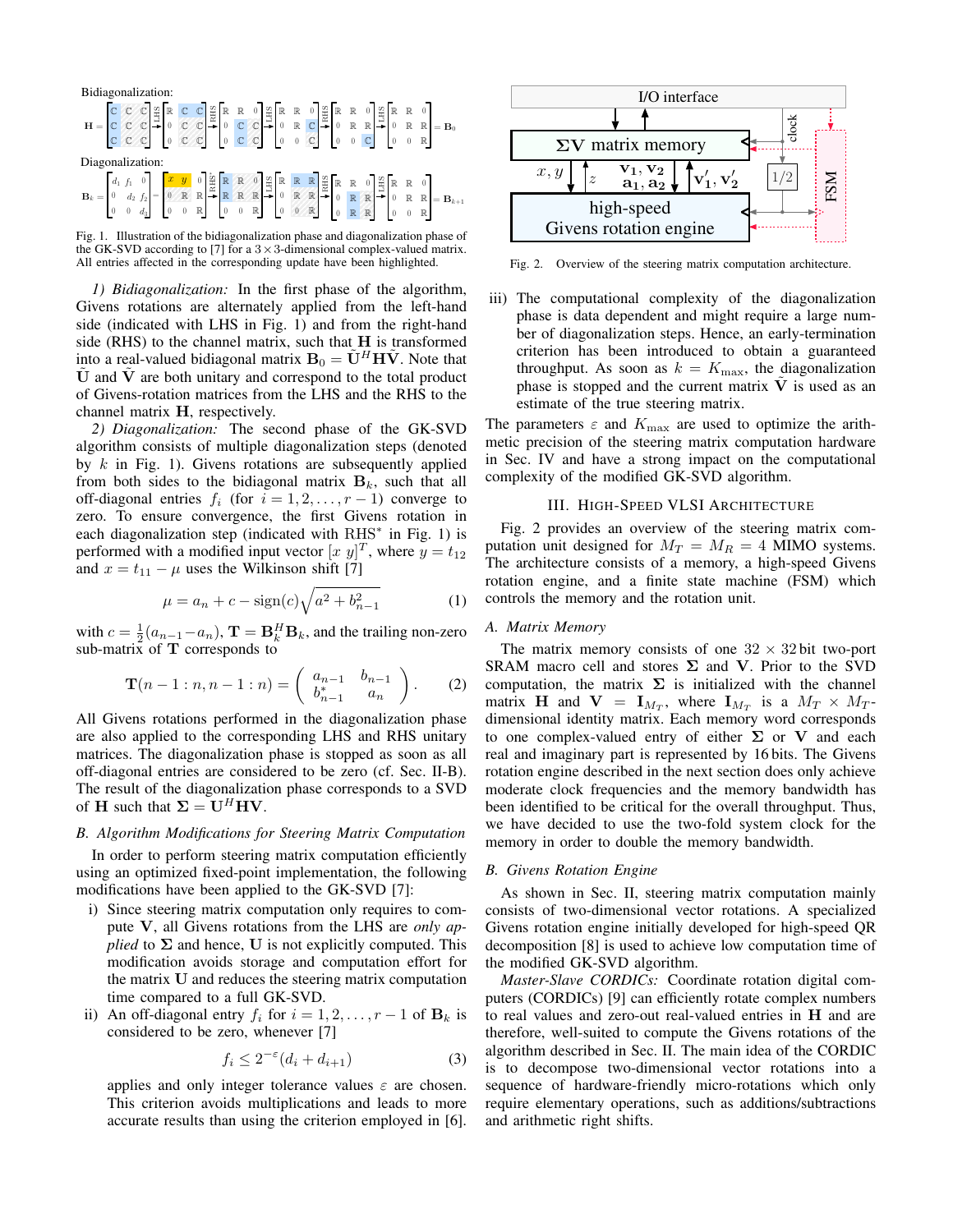

Fig. 3. High-speed Givens rotation engine: the master-slave CORDIC (shown on the left) computes  $-\sin(\theta)$  and  $\cos(\theta)$  to perform the corresponding rotations on  $v_1$  and  $v_2$  with complex-valued multipliers (shown on the right).

The *master* CORDIC (see Fig. 3) of the Givens rotation engine only operates in vectoring mode [9] and performs a two-dimensional rotation on  $\mathbf{v} = [x \ y]^T$  such that

$$
\begin{pmatrix} z \\ 0 \end{pmatrix} = \begin{pmatrix} \cos(\theta) & \sin(\theta) \\ -\sin(\theta) & \cos(\theta) \end{pmatrix} \begin{pmatrix} x \\ y \end{pmatrix} = G(\theta)\mathbf{v} \quad (4)
$$

where<sup>3</sup>  $z \approx \pm \sqrt{x^2 + y^2}$  and  $\mathbf{G}(\theta)$  corresponds to the Givens rotation matrix. In the following paragraph, we describe a high-speed Givens rotation unit. In order to perform the same rotations on the remaining entries of  $\Sigma$  and V (cf. Fig. 3) with this unit, the *slave* CORDIC computes  $-\sin(\theta)$  and  $\cos(\theta)$  of the corresponding matrix  $\mathbf{G}(\theta)$ . This computation is achieved by feeding  $\left[1\ 0\right]^T$  into the slave unit (which operates in rotation mode only) and by performing exactly the same micro-rotation sequence as the master CORDIC.

*Rotation with Complex-Valued Multipliers:* Since the modified GK-SVD requires more rotations than vectoring operations, a more faster architecture for two-dimensional rotations with  $\mathbf{G}(\theta)$  can significantly reduce the total computation time. Instead of using CORDICs to rotate two-dimensional vectors, we use complex-valued multipliers (see Fig. 3) as in [8]

$$
w = (\cos(\theta) - j\sin(\theta))(x + jy)
$$

which is fully equivalent to a one-cycle vector-matrix multiplication according to  $[x' y']^T = G(\theta)[x y]^T$ , since the real part of  $w$  corresponds to  $x'$  and the imaginary part corresponds to  $y'$ . Note that multipliers are required anyways in order to compute (2) and hence, the external values  $a_1$  and  $a_2$  can also be applied to the input of the complex-valued multipliers as shown in Fig. 3.

#### IV. HARDWARE-EFFICIENCY OPTIMIZATION

Optimization in terms of hardware-efficiency is performed in two steps. First, the arithmetic precision is adjusted to the requirements of MIMO-OFDM systems. Second, hardwareefficiency optimization on micro-architectural level is used to reduce the steering matrix computation time without a significant increase in terms of circuit area.

# *A. Arithmetic Precision Optimization*

Optimizing the arithmetic precision of the computational units reduces the area and the critical path of the circuit and therefore, adjusting the arithmetic precision to MIMO-OFDM systems can improve the overall AT-efficiency of the architecture. In order to adjust the tolerance  $\varepsilon$  in (3), the maximum number of diagonalization steps  $K_{\text{max}}$ , the number



Fig. 4. Bit error rate (BER) performance of the steering matrix computation hardware dependent on  $K_{\text{max}}$ . The ideal (floating-point) BER and the performance without using beamforming is shown for comparison.

of CORDIC micro rotations, and the fixed-point requirements without a significant error rate performance loss, bit error rate (BER) simulations<sup>4</sup> with the proposed steering matrix computation architecture have been performed,

In the first optimization step, we minimized the tolerance value, while the remaining circuit operates with floating-point precision. Simulations have shown that  $\varepsilon = 4$  achieves nearoptimal error rate performance. Then, using nine CORDIC micro rotations proved to induce no noticeable performance loss. In the next step, we evaluated all fixed-point parameters (i.e., number of integer and fraction bits) in the Givens rotation engine. We found that 16 bits per real and imaginary part in the memory and in the complex-valued multipliers are sufficient. Furthermore, 19 bits are required in the master CORDIC and 16 bits in the slave CORDIC to achieve a close-to-optimal BER. The final phase of our arithmetic precision optimization is shown in Fig. 4 and corresponds to the identification of the minimum  $K_{\text{max}}$  such that the BER remains nearoptimal. Using less than three diagonalization steps results in a noticeable error rate performance degradation. Note that small values of  $K_{\text{max}}$  are beneficial in terms of worst-case computational complexity, but disadvantageous in terms of error rate performanc and hence, choosing  $K_{\text{max}} = 3$  leads to a good trade-off between BER performance and throughput.

# *B. Micro-Architectural AT-Efficiency Optimization*

Since the high-speed Givens rotation engine performs two different operations on two different units, i.e., vectoring is performed with the CORDIC and rotations are carried out on complex-valued multipliers, we assume that the ATefficiency of the entire unit<sup>5</sup> is heavily affected by the ratio between vectoring and rotation operations. Further influencing parameters are the CORDIC unroll factor [6], [9] and the number of complex-valued multipliers. In order to visualize

<sup>&</sup>lt;sup>3</sup>Note that the output of the master CORDIC  $z \approx \pm \sqrt{x^2 + y^2}$  can also be used to compute the square root in the Wilkinson shift (1).

<sup>&</sup>lt;sup>4</sup>We consider a coded (rate  $1/2$  convolutional code with constraint length 7, generator polynomials [133<sub>o</sub> 171<sub>o</sub>], random interleaving)  $M_R = M_T = 4$ MIMO-OFDM system without and with BF [3], 16-QAM (Gray mapping), 64 tones, and a soft-output MMSE detector. One code block contains 1024 bits, a TGn type C [10] channel model is used, and perfect channel state information is assumed.

 $5$ It is important to note that  $AT$ -efficiency optimization requires to consider the total circuit area, i.e., including memories and the control logic.